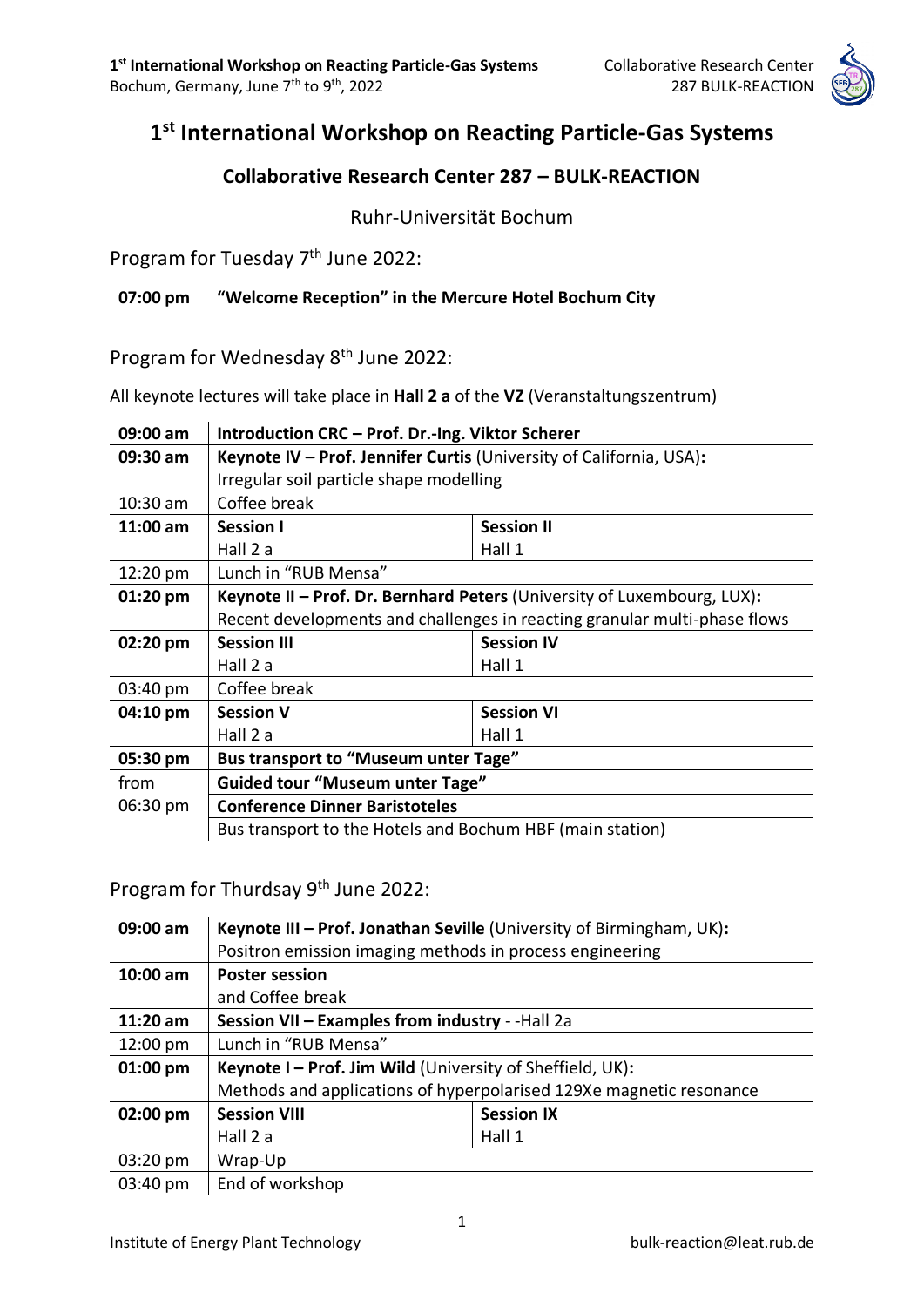

# **Details Sessions:**

|  |  |  |  | $8th$ June, 11:00 am - Sessions: |
|--|--|--|--|----------------------------------|
|--|--|--|--|----------------------------------|

| <b>Session I</b>                                                                                    | <b>Chairperson: A. Dieguez Alonso</b>                                                     |  |
|-----------------------------------------------------------------------------------------------------|-------------------------------------------------------------------------------------------|--|
| $11:00 \text{ am}$                                                                                  | CFD-DEM simulation of raceway dynamics and coke combustion in an                          |  |
|                                                                                                     | ironmaking blast furnace                                                                  |  |
|                                                                                                     | Shuai Wang                                                                                |  |
|                                                                                                     | Organization(s): University of New South Wales, Australia                                 |  |
| $11:20$ am                                                                                          | Coke-Air interactions in the raceway region of an iron-making blast-furnace               |  |
|                                                                                                     | Navid Aminnia, Bernhard Peters                                                            |  |
|                                                                                                     | Organization(s): University of Luxembourg, Luxembourg                                     |  |
| Reduction and sintering behaviour of combusted iron powder in a packed bed<br>$11:40$ am<br>reactor |                                                                                           |  |
|                                                                                                     |                                                                                           |  |
|                                                                                                     | Organization(s): 1: Power and Flow Group, Department of Mechanical Engineering, Eindhoven |  |
|                                                                                                     | University of Technology, P.O. Box 513, 5600MB Eindhoven The Netherlands; 2: Eindhoven    |  |
|                                                                                                     | Institute of Renewable Energy Systems (EIRES), P.O. Box 513, 5600MB Eindhoven, The        |  |
|                                                                                                     | <b>Netherlands</b>                                                                        |  |
| $12:00 \text{ am}$                                                                                  | Modelling of a biomass-based iron ore direct reduction process                            |  |
|                                                                                                     | Tao Wang, Oliver Mirgaux, Fabrice Patisson                                                |  |
|                                                                                                     | Organization(s): University of Lorraine, France                                           |  |

| <b>Session II</b>  | Chairperson: K. Zähringer                                                                                                                                                                                                                                                                                                                                                                       |
|--------------------|-------------------------------------------------------------------------------------------------------------------------------------------------------------------------------------------------------------------------------------------------------------------------------------------------------------------------------------------------------------------------------------------------|
| $11:00$ am         | In situ characterisation of particle formation in spray flame synthesis using<br>wide-angle light scattering<br>Franz Johann Thomas Huber, Simon Aßmann, Peter Lang, Stefan Will<br>Organization(s): Lehrstuhl für Technische Thermodynamik (LTT) and Erlangen Graduate<br>School in Advanced Optical Technologies (SAOT), Friedrich-Alexander-Universität Erlangen-<br>Nürnberg, Germany (FAU) |
| $11:20$ am         | Turbulence effects on the formation and growth of nano-particles in premixed<br>and non-premixed flames<br>Luis Cifuentes, Irenaeus Wlokas, Andreas Kempf<br>Organization(s): Chair for Fluid Dynamics, Institute for Combustion and Gas Dynamics (IVG),<br>University of Duisburg-Essen                                                                                                        |
| $11:40$ am         | Secondary Motion of Non-spherical Particles in Gas-Solid Flows<br>Cihan Ates, Rainer Koch, Hans-Jörg Bauer<br>Organization(s): Institute of Thermal Turbomachinery, Karlsruher Institut für Technologie                                                                                                                                                                                         |
| $12:00 \text{ am}$ | Ignition and flame propagation in lean hybrid mixtures of flammable dusts and<br>qases<br>Ulrich Krause <sup>1</sup> , Zaheer Abbas <sup>2</sup> , Dieter Gabel <sup>1</sup><br>Organization(s): 1: Otto von Guericke University Magdeburg, Germany; 2: Roche Diagnostics<br>GmbH, Penzberg, Germany                                                                                            |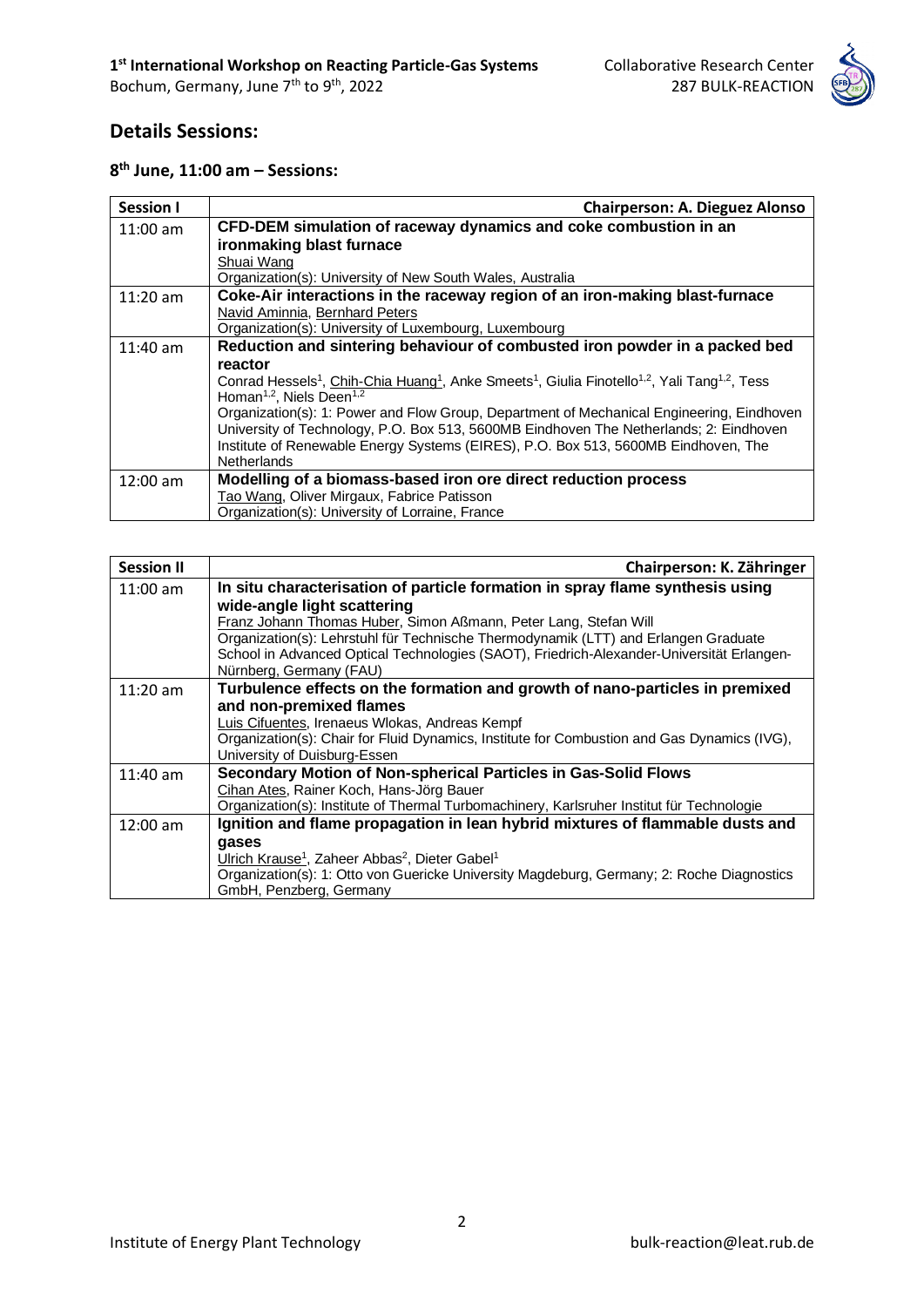

#### **8 th June, 02:20 pm – Sessions:**

| <b>Session III</b> | Chairperson: M. Mönnigmann                                                                                                                                     |  |
|--------------------|----------------------------------------------------------------------------------------------------------------------------------------------------------------|--|
| 02:20 pm           | Eulerian-Lagrangian simulation of dense reactive gas-particle flows in fluidized                                                                               |  |
|                    | <b>beds</b>                                                                                                                                                    |  |
|                    | Junjie Lin, Kun Luo, Jianren Fan                                                                                                                               |  |
|                    | Organization(s): State Key Laboratory of Clean Energy Utilization, Zhejiang University (ZJU),                                                                  |  |
|                    | Hangzhou 310027, China                                                                                                                                         |  |
| $02:40 \text{ pm}$ | Microstructural aspects of combusted iron powder for green energy carrier<br>application                                                                       |  |
|                    | Laurine Choisez <sup>1</sup> , Niek van Rooij <sup>2</sup> , Conrad Hessels <sup>2</sup> , Alisson da Silva <sup>1</sup> , Yan Ma <sup>1</sup> , Isnaldi Souza |  |
|                    | Filho <sup>1</sup> , Philip de Goey <sup>2</sup> , Hauke Springer <sup>1,3</sup> , Dierk Raabe <sup>1</sup>                                                    |  |
|                    | Organization(s): 1: Max-Planck Institut für Eisenforschung GmbH, Germany; 2: Eindhoven                                                                         |  |
|                    | University of Technology, Netherlands; 3: RWTH Aachen University, Germany                                                                                      |  |
| 03:00 pm           | Modelling of the laminar droplet-laden reactive flow around a vaporizing                                                                                       |  |
|                    | aluminum particle using a population balance approach                                                                                                          |  |
|                    | Jannis Finke, Fabian Sewerin                                                                                                                                   |  |
|                    | Organization(s): Otto-von-Guericke-Universität Magdeburg, Germany                                                                                              |  |
| 03:20 pm           | Flowsheet Simulation of a Chemical Looping Combustion Process for Solid                                                                                        |  |
|                    | <b>Fuels</b>                                                                                                                                                   |  |
|                    | Lennard Lindmüller, Stefan Heinrich                                                                                                                            |  |
|                    | Organization(s): Hamburg University of Technology, Germany                                                                                                     |  |

| <b>Session IV</b> | Chairperson: J. Barowski                                                                |  |
|-------------------|-----------------------------------------------------------------------------------------|--|
| 02:20 pm          | Simulation of Flow Mixing in Packed Beds using Porous Media Model and                   |  |
|                   | <b>Resolved Particle Model with experimental Validation</b>                             |  |
|                   | <b>Eckehard Specht</b>                                                                  |  |
|                   | Organization(s): Otto-von-Guericke-Universität Magdeburg, Germany                       |  |
| 02:40 pm          | Jet dispersion and velocity measurements in a packed bed using 3D printing,             |  |
|                   | <b>LIF and stereoscopic-PIV</b>                                                         |  |
|                   | Afrinbanu Mehboob Merchant, Frank Beyrau, Berend van Wachem                             |  |
|                   | Organization(s): OVGU, Germany                                                          |  |
| 03:00 pm          | Investigating the inflow into a granular bed using a locally resolved method            |  |
|                   | Maximilian Brömmer, Maik Scharnowski, Siegmar Wirtz, Viktor Scherer                     |  |
|                   | Organization(s): Ruhr Uni Bochum, Germany                                               |  |
| 03:20 pm          | Investigation of porous drag and permeability at porous-fluid interface                 |  |
|                   | Wojciech Sadowski, Francesca di Mare                                                    |  |
|                   | Organization(s): Chair of Thermal Turbomachines and Aeroengines, Ruhr-University Bochum |  |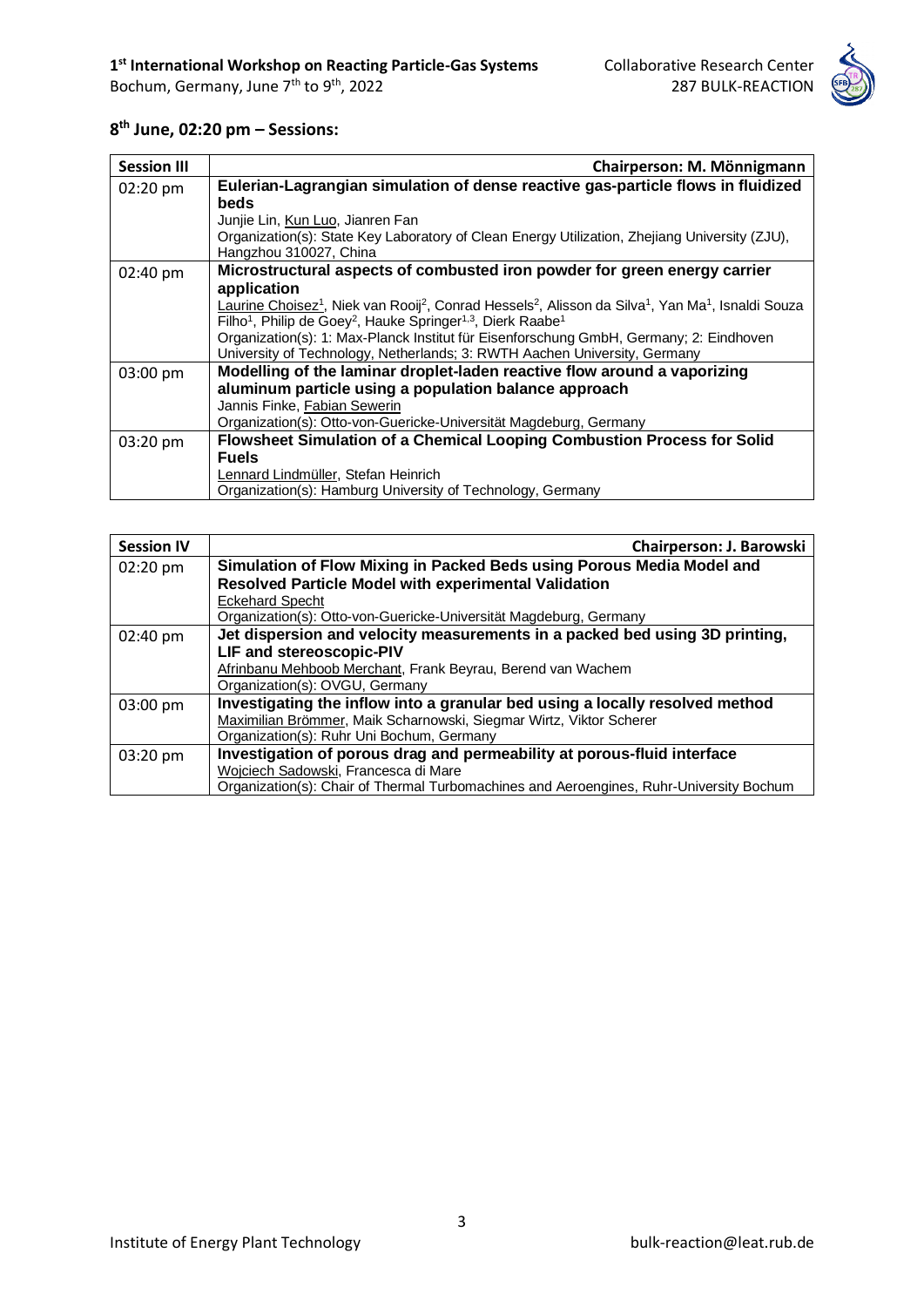

#### **8 th June, 04:10 pm – Sessions:**

| <b>Session V</b> | <b>Chairperson: I. Rolfes</b>                                                                                                                                                                                                                                                                                                                                                                                                                                                                                                                                                                                                                                                                                                                                                                                                                                                                                                                                                                                                                                     |
|------------------|-------------------------------------------------------------------------------------------------------------------------------------------------------------------------------------------------------------------------------------------------------------------------------------------------------------------------------------------------------------------------------------------------------------------------------------------------------------------------------------------------------------------------------------------------------------------------------------------------------------------------------------------------------------------------------------------------------------------------------------------------------------------------------------------------------------------------------------------------------------------------------------------------------------------------------------------------------------------------------------------------------------------------------------------------------------------|
| 04:10 pm         | Numerical Study of Heat Transfer Phenomena within an Array of Fixed<br>Cylinders using Thermal-Compressible Lattice Boltzmann Method: Comparison<br>with Experimental Results<br>Reza Namdarkedenji <sup>1</sup> , Hesameddin Safari <sup>2</sup> , Mohammmadhassan Khodsiani <sup>3</sup> , Seyed Ali<br>Hosseini <sup>2,4</sup> , Benoit Fond <sup>3,5</sup> , Frank Beyrau <sup>3</sup> , Fathollah Varnik <sup>1</sup> , Dominique Thévenin <sup>2</sup><br>Organization(s): 1: Interdisciplinary Centre for Advanced Materials Simulation (ICAMS), Ruhr-<br>University Bochum, 44801 Bochum, Germany; 2: Laboratory of Fluid Dynamics and Technical<br>Flows, University of Magdeburg "Otto von Guericke", D-39106 Magdeburg, Germany; 3:<br>Laboratory of Technical Thermodynamics, Otto-von-Guericke-Universität Magdeburg,<br>Universitätsplatz 2, 39106 Magdeburg, Germany; 4: Department of Mechanical and Process<br>Engineering, ETH Zürich, 8092 Zürich, Switzerland; 5: Department of Aerodynamics, ONERA<br>the French Aerospace Lab, 92190 Meudon |
| 04:30 pm         | Microstructured-based prediction of drag forces in particle-laden flows:<br>Characterisation of local anisotropy using Minkowski tensors and Voronoi<br>diagrams<br>Nelly El Achkar, Fabien Evrard, Victor Chéron, Berend van Wachem<br>Organization(s): OVGU, Germany                                                                                                                                                                                                                                                                                                                                                                                                                                                                                                                                                                                                                                                                                                                                                                                            |
| 04:50 pm         | Modelling adsorptive mass transfer properties of oxyfuel gases in porous<br>biomass chars<br>Carsten Wedler <sup>1</sup> , Markus Richter <sup>2</sup> , Roland Span <sup>3</sup><br>Organization(s): 1: Department of Chemical Engineering, Imperial College London, United<br>Kingdom; 2: Applied Thermodynamics, Chemnitz University of Technology, Germany; 3:<br>Thermodynamics, Ruhr University Bochum, Germany                                                                                                                                                                                                                                                                                                                                                                                                                                                                                                                                                                                                                                             |
| 05:10 pm         | Numerical study of pneumatic conveying of flexible elongated biomass<br>particles through a pipe bend by DEM-CFD<br>Darius Markauskas, Stefan Platzk, Harald Kruggel-Emden<br>Organization(s): TU Berlin, Germany                                                                                                                                                                                                                                                                                                                                                                                                                                                                                                                                                                                                                                                                                                                                                                                                                                                 |

| <b>Session VI</b> | Chairperson: D. Thévenin                                                                                                                                 |
|-------------------|----------------------------------------------------------------------------------------------------------------------------------------------------------|
| 04:10 pm          | Quantitative Imaging of Gas Adsorption Equilibrium and Dynamics by X-ray                                                                                 |
|                   | <b>Computed Tomography</b>                                                                                                                               |
|                   | Ronny Pini <sup>1</sup> , Sayed Alireza Hosseinzadeh Hejazi <sup>2</sup>                                                                                 |
|                   | Organization(s): 1: Imperial College London, United Kingdom; 2: Amirkabir University of                                                                  |
|                   | Technology, Islamic Republic of Iran                                                                                                                     |
| 04:30 pm          | Development of a Cost-effective PET-like Detector System for Particle Tracking<br>in Granular Assemblies                                                 |
|                   |                                                                                                                                                          |
|                   | Josephine Oppotsch, Antonios Athanassiadis, Fritz-Herbert Heinsius, Thomas Held, Matthias<br>Steinke, Miriam Fritsch, Ulrich Wiedner                     |
|                   | Organization(s): Ruhr-University Bochum, Germany                                                                                                         |
| 04:50 pm          | Applying Ray Tracing Based Reconstruction to Particle Image Velocimetry                                                                                  |
|                   | <b>Measurements of Gaseous Flow in Packed Beds</b>                                                                                                       |
|                   | Christin Velten <sup>1</sup> , Mirko Ebert <sup>2</sup> , Christian Lessig <sup>2</sup> , Katharina Zähringer <sup>1</sup>                               |
|                   | Organization(s): 1: Laboratory of Fluid Dynamics and Technical Flows, University of                                                                      |
|                   | Magdeburg, Universitätsplatz 2, 39106 Magdeburg, Germany; 2: Department of Computer                                                                      |
|                   | Science, University of Magdeburg, Universitätsplatz 2, 39106 Magdeburg, Germany                                                                          |
| 05:10 pm          | Magnetic Resonance Relaxometry and susceptibility of contemporary 3D                                                                                     |
|                   | printing materials                                                                                                                                       |
|                   | Mariia Anikeeva <sup>1</sup> , Maitreyi Sangal <sup>2</sup> , Maryia S Pravdivtseva <sup>1,3</sup> , Hendrik Mattern <sup>2</sup> , Oliver               |
|                   | Speck <sup>2,4,5,6</sup> , Jan-Bernd Hövener <sup>1,3</sup><br>Organization(s): 1: Section Biomedical Imaging, Molecular Imaging North Competence Center |
|                   | (MOIN CC), Kiel University, Kiel, Germany; 2: Department of Biomedical Magnetic Resonance,                                                               |
|                   | Otto-von-Guericke-University Magdeburg, Magdeburg, Germany; 3: Department of Radiology                                                                   |
|                   | and Neuroradiology, University Medical Center Schleswig-Holstein (UKSH), Kiel, Germany; 4:                                                               |
|                   | Center for Behavioral Brain Sciences, Magdeburg, Germany; 5: German Centre for                                                                           |
|                   | Neurodegenerative Diseases, Magdeburg, Germany; 6: Leibniz Institute for Neurobiology,                                                                   |
|                   | Magdeburg, Germany                                                                                                                                       |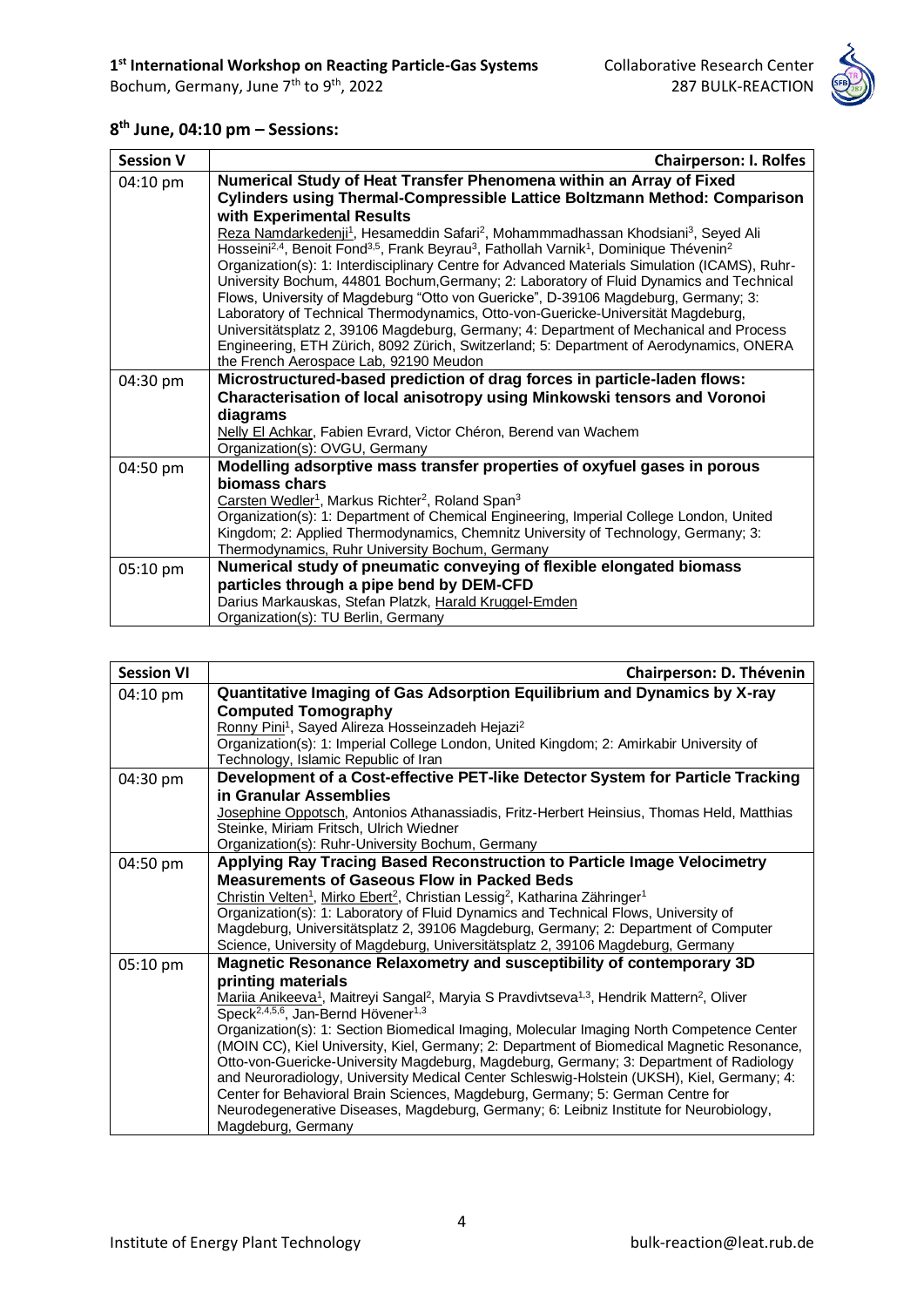

### **9 th June, 10:00 am – Postersession:**

| $\mathbf{1}$    | Experimental investigations on the adsorptive mass transfer of H2O vapor on HTC char                                                                                                                                    |
|-----------------|-------------------------------------------------------------------------------------------------------------------------------------------------------------------------------------------------------------------------|
|                 | particles                                                                                                                                                                                                               |
|                 | Tim Eisenbach <sup>1</sup> , Horacio A. Duarte <sup>2</sup> , Carsten Wedler <sup>3</sup> , Roland Span <sup>1</sup>                                                                                                    |
|                 | Organization(s): 1: Ruhr University Bochum, Germany; 2: Texas A&M University Kingsville, USA; 3:                                                                                                                        |
|                 | Imperial College London, UK                                                                                                                                                                                             |
| $\mathbf{2}$    | Dielectrical and micro-structural properties of pyrolyzed biomass                                                                                                                                                       |
|                 | Nicole Vorhauer-Huget <sup>1</sup> , Jakob Seidenbecher <sup>1</sup> , Supriya Bhaskaran <sup>1</sup> , Francesca Schenkel <sup>2</sup> , Lucas Briest <sup>1</sup> ,                                                   |
|                 | Jan Barowski <sup>2</sup> , Alba Dieguez Alonso <sup>1</sup>                                                                                                                                                            |
|                 | Organization(s): 1: Otto von Guericke University, Germany; 2: Ruhr University Bochum, Germany                                                                                                                           |
| 3               | Effect of boundary reactions on biomass char conversion under pulverized fuel                                                                                                                                           |
|                 | combustion conditions                                                                                                                                                                                                   |
|                 | Hao Luo <sup>1</sup> , Weigang Lin <sup>2</sup> , Hao Wu <sup>2</sup><br>Organization(s): 1: Wuhan University of Science and Technology, China; 2: Technical University Of                                              |
|                 | Denmark, Denmark                                                                                                                                                                                                        |
| 4               | Incorporation of Flamelets Generated Manifold method in coarse-grained Euler-                                                                                                                                           |
|                 | Lagrange simulations of pulverized coal combustion                                                                                                                                                                      |
|                 | Chih-Chia Huang <sup>1</sup> , Yali Tang <sup>1,2</sup> , Jeroen van Oijen <sup>1,2</sup> , Niels G. Deen <sup>1,2</sup>                                                                                                |
|                 | Organization(s): 1: Power & Flow group, Department of Mechanical Engineering, Eindhoven University of                                                                                                                   |
|                 | Technology, PO Box 513, 5600 MB, Eindhoven, the Netherlands; 2: Eindhoven Institute of Renewable                                                                                                                        |
|                 | Energy Systems (EIRES), Eindhoven University of Technology, PO Box 513, 5600 MB, Eindhoven, the                                                                                                                         |
|                 | Netherlands                                                                                                                                                                                                             |
| $5\phantom{.0}$ | Concepts Towards a Microwave Imaging System for Particle Localization in Bulk                                                                                                                                           |
|                 | <b>Material</b>                                                                                                                                                                                                         |
|                 | Francesca Schenkel <sup>1</sup> , Jonas Schorlemer <sup>1</sup> , Birk Hattenhorst <sup>2</sup> , Marcel van Delden <sup>2</sup> , Jan Barowski <sup>1</sup> ,                                                          |
|                 | Thomas Musch <sup>2</sup> , Ilona Rolfes <sup>1</sup>                                                                                                                                                                   |
|                 | Organization(s): 1: Institute of Microwave Systems, Ruhr University Bochum, Universitätsstraße 150,                                                                                                                     |
|                 | 44801 Bochum, Germany; 2: Institute of Electronic Systems, , Ruhr University Bochum,                                                                                                                                    |
|                 | Universitätsstraße 150, 44801 Bochum, Germany                                                                                                                                                                           |
| 6               | Spatially resolved drying kinetics of single particles using adaptive pore structures                                                                                                                                   |
|                 | Xiang Lu, Jing Chen, Abdolreza Kharaghani                                                                                                                                                                               |
| $\overline{7}$  | Organization(s): Thermal Process Engineering, University of Magdeburg<br>Investigation of thermal radiation propagation within a generic packed bed                                                                     |
|                 |                                                                                                                                                                                                                         |
|                 |                                                                                                                                                                                                                         |
|                 | configuration with simplified particle geometries                                                                                                                                                                       |
|                 | Matthias Tyslik <sup>1</sup> , Mirko Ebert <sup>2</sup> , Christian Lessig <sup>2</sup> , Siegmar Wirtz <sup>1</sup> , Martin Schiemann <sup>1</sup>                                                                    |
|                 | Organization(s): 1: Ruhr-University Bochum, Germany; 2: University of Magdeburg, Germany                                                                                                                                |
| 8               | NeuroPNM: Model Reduction of Pore Network Models using Neural Networks                                                                                                                                                  |
|                 | Robert Jendersie <sup>1</sup> , Ali Mjalled <sup>2</sup> , Xiang Lu <sup>3</sup> , Lucas Reineking <sup>2</sup> , Abdolreza Kharaghani <sup>3</sup> , Martin<br>Mönnigmann <sup>2</sup> , Christian Lessig <sup>1</sup> |
|                 | Organization(s): 1: Otto-von-Guericke-Universität Magdeburg, Germany; 2: Ruhr University Bochum,                                                                                                                        |
|                 | Germany; 3: Otto-von-Guericke-Universität Magdeburg, Germany                                                                                                                                                            |
| 9               | A Eulerian description of aluminum dust combustion in a laminar counterflow flame                                                                                                                                       |
|                 | Fabian Sewerin, Jannis Finke                                                                                                                                                                                            |
|                 | Organization(s): Otto-von-Guericke-Universität Magdeburg, Germany                                                                                                                                                       |
| 10              | Particle temperature distribution in granular assemblies using luminescence                                                                                                                                             |
|                 | thermometry and radiative transfer simulation                                                                                                                                                                           |
|                 | Guangtao Xuan <sup>1</sup> , Mirko Ebert <sup>1</sup> , Simson Julian Rodrigues <sup>1</sup> , Christian Lessig <sup>1</sup> , Nicole Vorhauer-Huget <sup>1</sup> ,                                                     |
|                 | Benoît Fond <sup>1,2</sup>                                                                                                                                                                                              |
|                 | Organization(s): 1: Otto-von-Guericke-Universität Magdeburg; 2: Office National d'Etudes et de                                                                                                                          |
| 11              | Recherches Aérospatiales (ONERA)                                                                                                                                                                                        |
|                 | A combined flue gas cleaning system with a novel entrained flow SCR using an online                                                                                                                                     |
|                 | synthesized catalyst                                                                                                                                                                                                    |
|                 | Janis Beimdiek, Sascha Schiller, Hans-Joachim Schmid                                                                                                                                                                    |
| 12              | Organization(s): Paderborn University, Germany                                                                                                                                                                          |
|                 | <b>Storage Effects on the Properties of Biomass Pellets</b><br>Abdullah Sadeq, Swantje Pietsch-Braune, Maksym Dosta, Stefan Heinrich                                                                                    |
|                 | Organization(s): Hamburg University of Technology, Germany                                                                                                                                                              |
| 13              | Configuration-related errors in numerical and experimental studies of gaseous flow in                                                                                                                                   |
|                 | packed beds                                                                                                                                                                                                             |
|                 | Christin Velten <sup>1</sup> , Wojciech Sadowski <sup>2</sup> , Katharina Zähringer <sup>1</sup> , Francesca di Mare <sup>2</sup>                                                                                       |
|                 | Organization(s): 1: Laboratory of Fluid Dynamics and Technical Flows, Otto-von Guericke-University                                                                                                                      |
|                 | Magdeburg, Universitätsplatz 2, 39106 Magdeburg, Germany; 2: Chair of Thermal Turbomachines and<br>Aeroengines, Ruhr-University Bochum, Universitätsstraße 150, 44780 Bochum, Germany                                   |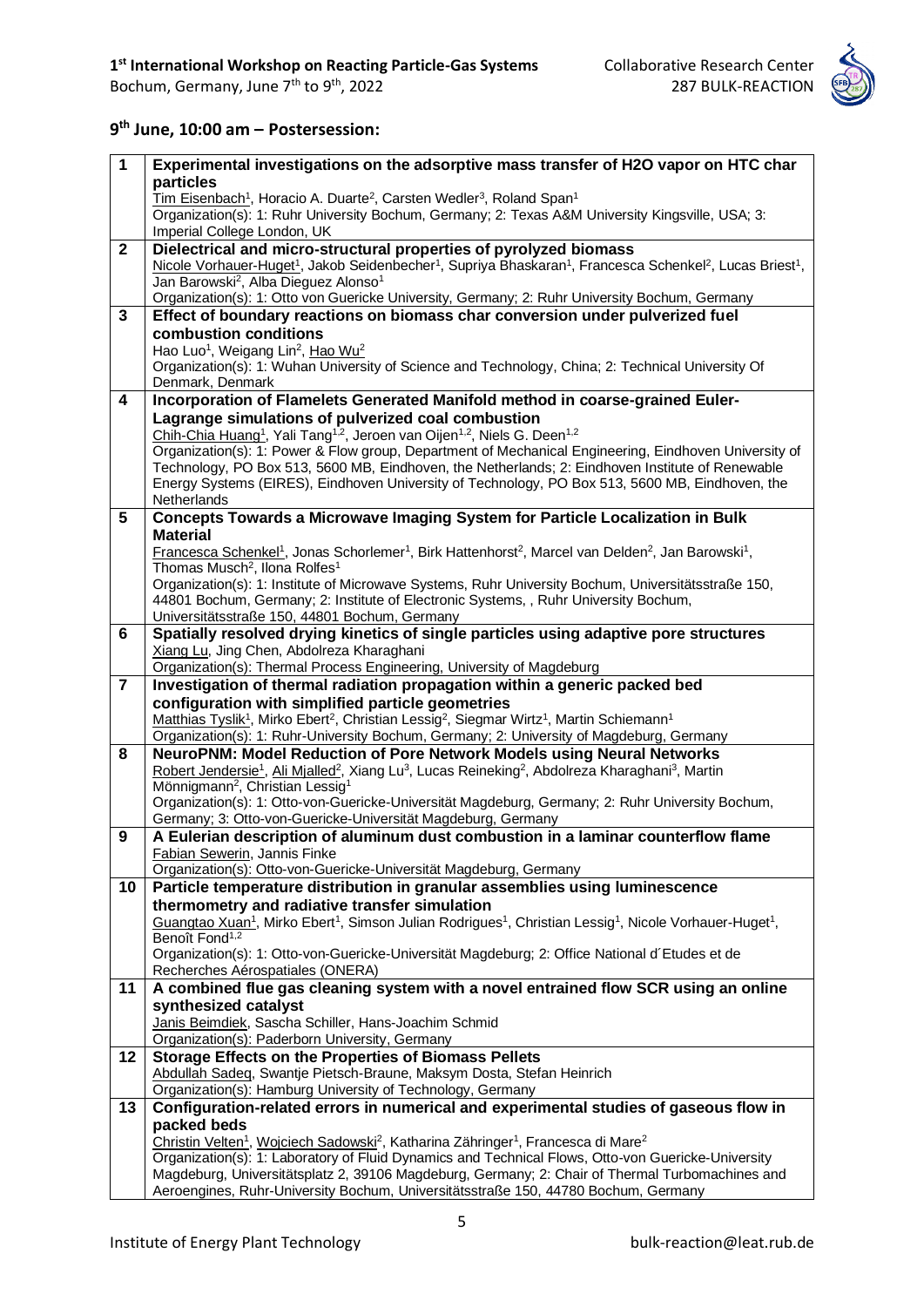

| 14 | Influence of particle shape on mixing on a batch stoker grate: A comparison of spheres                                                 |  |
|----|----------------------------------------------------------------------------------------------------------------------------------------|--|
|    | and dodecahedrons                                                                                                                      |  |
|    | Nikoline Hilse, Max Kriegeskorte, Viktor Scherer                                                                                       |  |
|    | Organization(s): Ruhr-University Bochum, Germany                                                                                       |  |
| 15 | Decomposition kinetics of lumpy dolomite particles for carbon dioxide absorption from                                                  |  |
|    | flue gas                                                                                                                               |  |
|    | Waliyu Abdulkadir Aliyu                                                                                                                |  |
|    | Organization(s): Otto von Guericke Universität Magdeburg, Germany                                                                      |  |
| 16 | Going beyond multiphase CFD - On recent developments towards real fluid behaviour                                                      |  |
|    | and material interactions                                                                                                              |  |
|    | Holger Marschall                                                                                                                       |  |
|    | Organization(s): Technische Universität Darmstadt, Germany                                                                             |  |
| 17 | Combining the Multi-Level Coarse-Grain Model of the DEM with an Unreacted Shrinking                                                    |  |
|    | <b>Core Model for Simulations of Iron Ore Reduction</b>                                                                                |  |
|    | Daniel Queteschiner <sup>1</sup> , Thomas Lichtenegger <sup>1</sup> , Simon Schneiderbauer <sup>1,2</sup> , Stefan Pirker <sup>1</sup> |  |
|    | Organization(s): 1: Department of Particulate Flow Modelling, Johannes Kepler University Linz, Austria; 2:                             |  |
|    | Christian Doppler Laboratory for Multi-Scale Modelling of Multiphase Processes, Johannes Kepler                                        |  |
|    | University Linz, Austria                                                                                                               |  |
|    |                                                                                                                                        |  |
|    | 15 informational posters - Subprojects CRC 287                                                                                         |  |
|    |                                                                                                                                        |  |
|    |                                                                                                                                        |  |

### **9 th June, 11:20 am – Session: Examples from industry**

| <b>Session VII</b> | <b>Chairperson: E. Tsotsas</b>                                                        |  |
|--------------------|---------------------------------------------------------------------------------------|--|
| $11:20$ am         | Methane pyrolysis: CO2 free production of hydrogen from natural gas                   |  |
|                    | David Schlereth, Clemens Thomas Chan-Braun, Rouven Weiler, Grigorios Kolios, Johannes |  |
|                    | Bode, Dieter Flick                                                                    |  |
|                    | Organization(s): BASF SE, Ludwigshafen, Germany                                       |  |
| $11:40$ am         | The challenge of simulating industrial fluidised beds                                 |  |
|                    | Adlan Omer, Martin Weng                                                               |  |
|                    | Organization(s): aixprocess GmbH, Germany                                             |  |